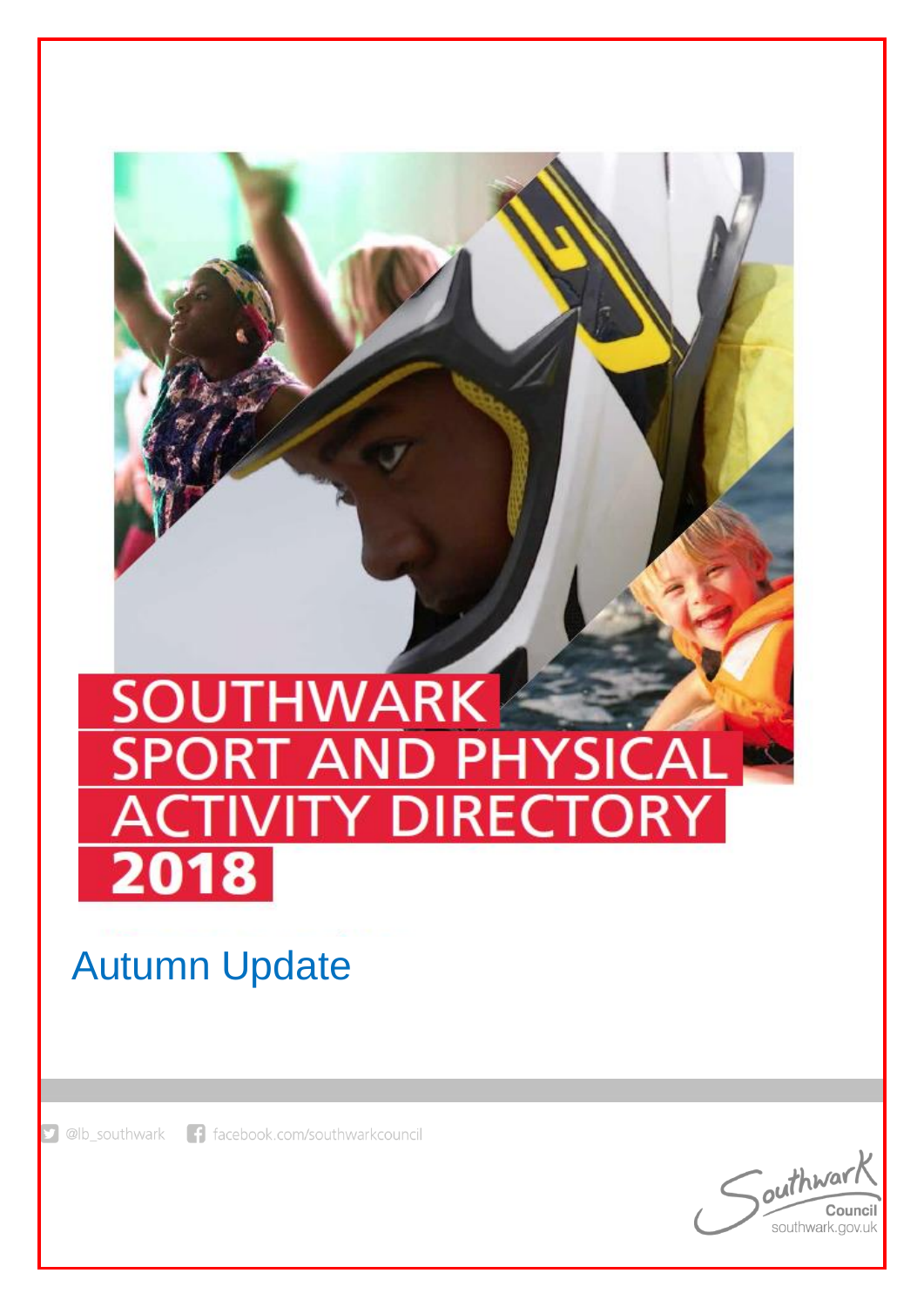#### **SOUTHWARK'S SPORT AND PHYSICAL ACTIVITY DIRECTORY**

There are many outstanding sports clubs in Southwark that are tailored for different age groups, activities and abilities. Some are for fun while others are more competitive. This guide can help you find a club that's a great fit for you.

Southwark Council is working with many of the providers to ensure they maintain a good and high standard of service. These awards have been set up to help clubs to achieve the minimum requirements, elements of club mark, good practice etc, in a simple step by step process - and proved through the submission of evidence. There are three levels ranging from **Bronze**, Silver and **Gold**, with the last being the highest recognised standard by the council.

Any club in this document meeting the minimum Southwark Council standard will have the below logo next to it:

#### **MSL**

#### **Top tips for checking if a club / organisation is a good one…**

We all want to know that the club or organisation we attend has the right ingredients to make this experience a good one. Here are some things to ask the activity organiser when joining:

- Are they registered to a relevant governing body?
- Do they have appropriate insurance to cover injury to participants?
- Do they have a safeguarding policy in place?
- Do they have Disclosure and Barring Service (DBS) certificates for all of the regular staff and volunteers?
- Do they have the correct governance in place?

#### <span id="page-1-0"></span>**FIND YOUR ACTIVITIES FASTER**

The symbols listed below CAN be found in the directory and are there to explain the types of sessions each club or organisation is running:

| Activities for under 18 years | <b>YP</b>      | Women / girls only session          | WG)      |
|-------------------------------|----------------|-------------------------------------|----------|
| Activities for over 18 years  | $\overline{A}$ | Older adult participants only       | (OA      |
| All target groups covered     | <b>ALL</b>     | Specific disabled participants only | $\Omega$ |

#### **Jump straight to the first letter of your activity using our A to Z:**

[A](#page-1-0) [B](#page-2-0) [C](#page-3-0) D E [F](#page-4-0) [G](#page-6-0) H I J [K](#page-7-0) L [M](#page-7-1) [N](#page-9-0) O [P](#page-9-1) Q [R](#page-10-0) [S](#page-10-1) [T](#page-11-0) U V [W](#page-12-0) X [Y](#page-13-0) Z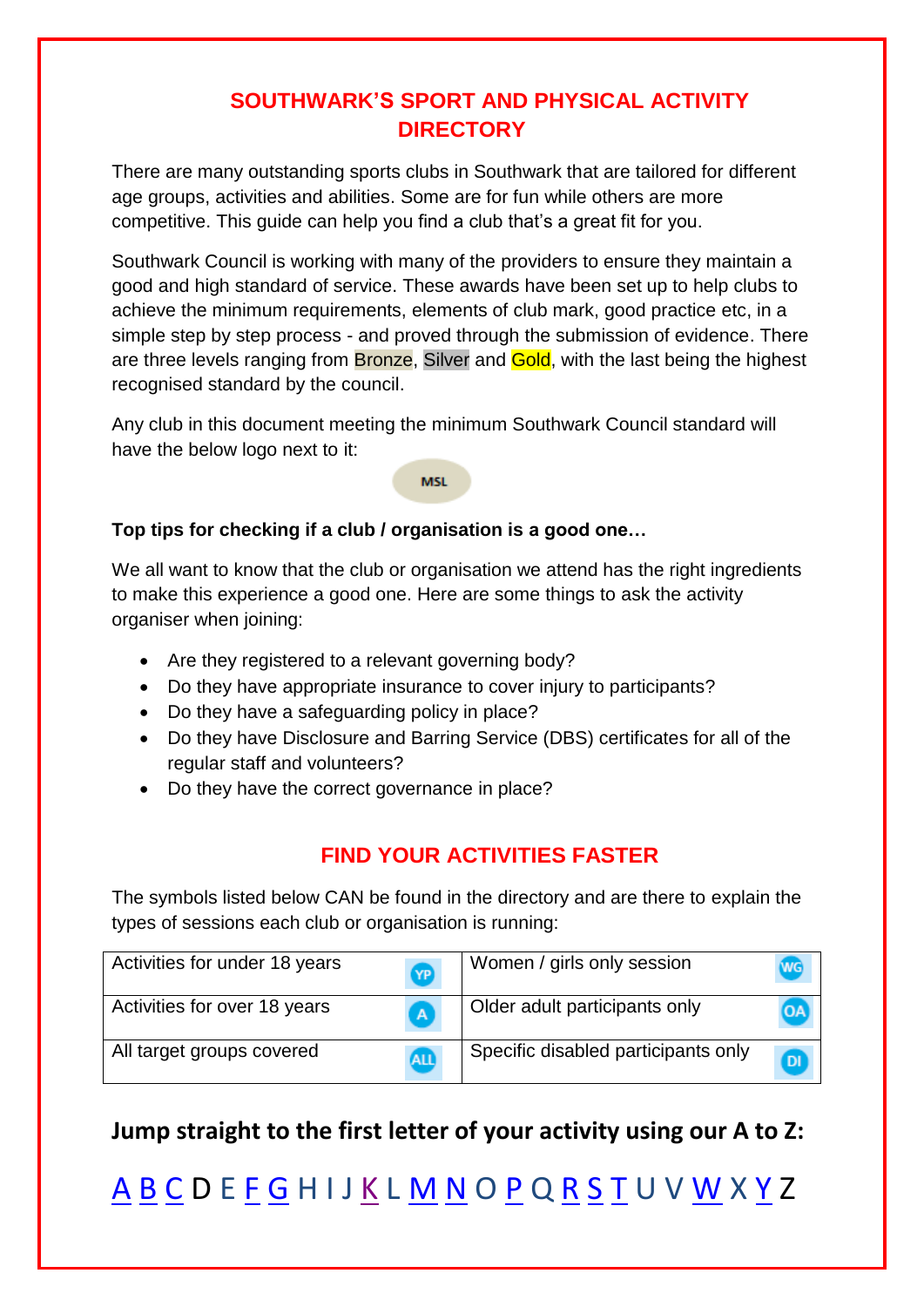## A

| <b>AMERICAN FOOTBALL</b>   |            |                                |                       |
|----------------------------|------------|--------------------------------|-----------------------|
| <b>Club</b>                | <b>Age</b> | <b>Contact details</b>         | <b>Key</b>            |
| <b>South</b>               | $9 - 18$   | T: 07946 728 515               | <b>WG</b><br>YP       |
| London<br><b>Renegades</b> |            | E: steveverall612@btinternet   |                       |
| <b>MSL</b>                 |            | W: wwwsouthlondonrenegades.com |                       |
|                            |            |                                |                       |
|                            |            | <b>ARCHERY</b>                 |                       |
| <b>Club</b>                | <b>Age</b> | <b>Contact details</b>         | <b>Key</b>            |
| <b>Archery</b><br>2020     | $8+$       | T: 020 3130 6797               | YP<br>A               |
| <b>MSL</b>                 |            | E: enquiries@2020archery.co.uk | <b>WG</b><br>DI       |
|                            |            | W: www.2020archery.co.uk       |                       |
|                            |            | <b>ATHLETICS</b>               |                       |
| <b>Club</b>                | <b>Age</b> | <b>Contact details</b>         | <b>Key</b>            |
| <b>London City</b>         | $7+$       | E: Info@londoncityac.org       | DI<br>$[\mathsf{YP}]$ |
| <b>Athletics</b><br>Club   |            | W: www.londoncityac.com        |                       |
| <b>MSL</b>                 |            |                                | А                     |

### B

<span id="page-2-0"></span>

| <b>BADMINTON</b>                 |            |                                     |                      |
|----------------------------------|------------|-------------------------------------|----------------------|
| <b>Club</b>                      | <b>Age</b> | <b>Contact details</b>              | <b>Key</b>           |
| Team<br><b>Scenario</b>          | $5+$       | T: 020 3514 3073<br>07456 382 826   | YP<br>A              |
| <b>MSL</b>                       |            | E: info@teamscenario.com            |                      |
|                                  |            | W: www.teamscenario.com             |                      |
| <b>Silver fit</b>                | $45+$      | T: 07450 611 155                    | OA                   |
|                                  |            | E: info@silverfit.org.uk            |                      |
|                                  |            | W: www.silverfit.org.uk             |                      |
|                                  |            | <b>BASKETBALL</b>                   |                      |
| <b>Club</b>                      | Age        | <b>Contact details</b>              | <b>Key</b>           |
| <b>Southwark</b><br><b>Storm</b> | $10+$      | E: ssl-ltd@live.co.uk               | YP<br>$\overline{A}$ |
| <b>Basketball</b>                |            | W: www.facebook.com/southwarkstorm/ |                      |
| <b>MSL</b>                       |            |                                     |                      |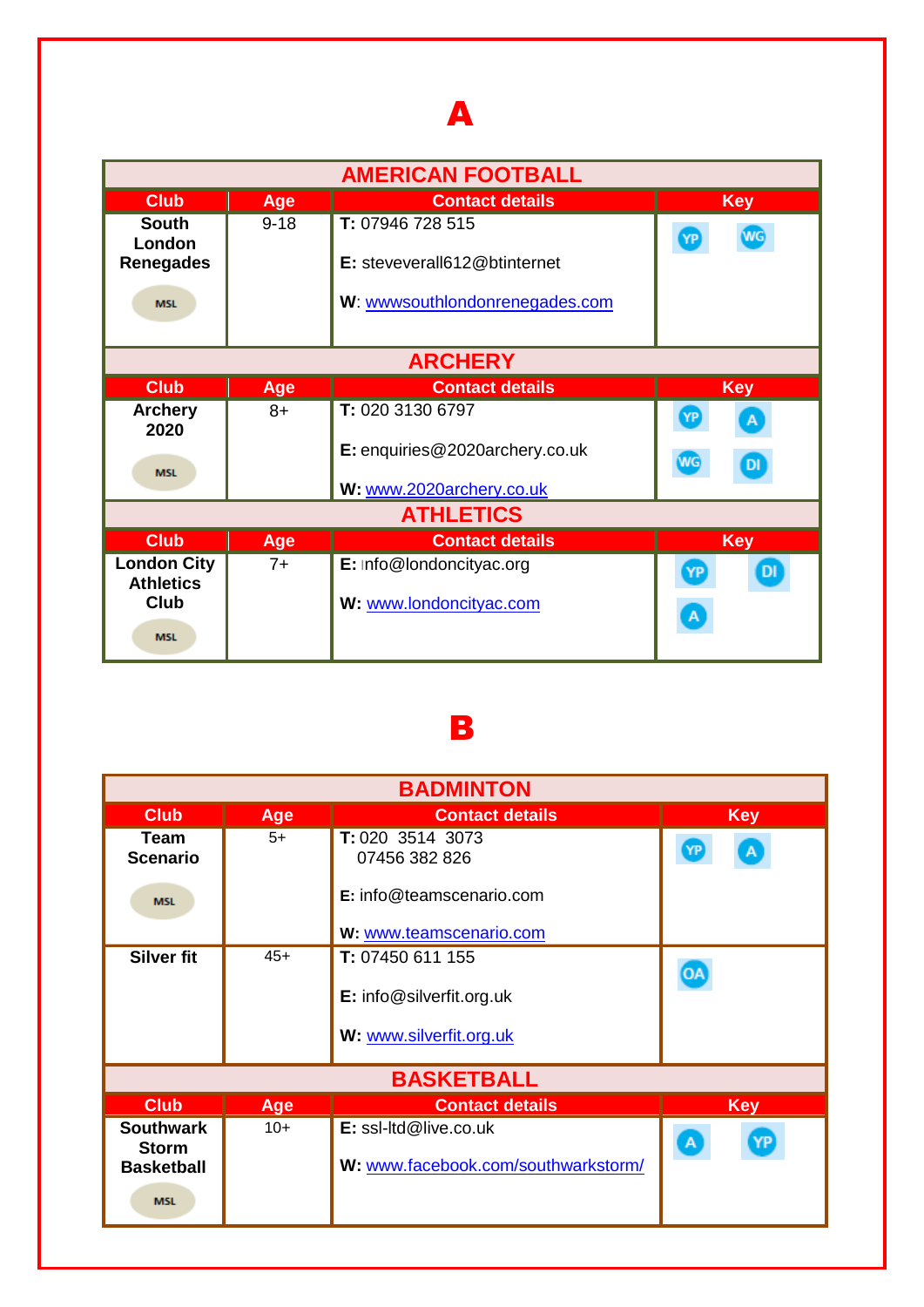|                                                           |            | <b>BOXING</b>                                                                             |                                        |
|-----------------------------------------------------------|------------|-------------------------------------------------------------------------------------------|----------------------------------------|
| <b>Club</b>                                               | <b>Age</b> | <b>Contact details</b>                                                                    | <b>Key</b>                             |
| London<br><b>Community</b><br><b>Boxing</b><br><b>MSL</b> | $8+$       | T: 020 7635 8500<br>E: info@londoncommunityboxing.com<br>W: www.londoncommunityboxing.com | <b>YP</b><br><b>OA</b><br>$\mathbf{A}$ |
| <b>Club</b>                                               | <b>Age</b> | <b>Contact details</b>                                                                    | <b>Key</b>                             |
| <b>Fight for</b><br>Change                                | $16+$      | T: 07791 638 683                                                                          | YP)<br>A                               |
| <b>MSL</b>                                                |            | E: Rebecca@fight4change.org.uk                                                            | <b>WG</b><br>DI                        |
|                                                           |            | W: www.fight4change.org.uk                                                                |                                        |
|                                                           |            | <b>BMX</b>                                                                                |                                        |
| <b>Club</b>                                               | <b>Age</b> | <b>Contact details</b>                                                                    | <b>Key</b>                             |
| Peckham<br><b>BMX</b>                                     | $6+$       | T: 020 7117 2573<br>E: pkhambmx@ymail.com                                                 | А                                      |
| <b>MSL</b>                                                |            | W: www.peckhambmx.co.uk                                                                   | WG<br>DI                               |

<span id="page-3-0"></span>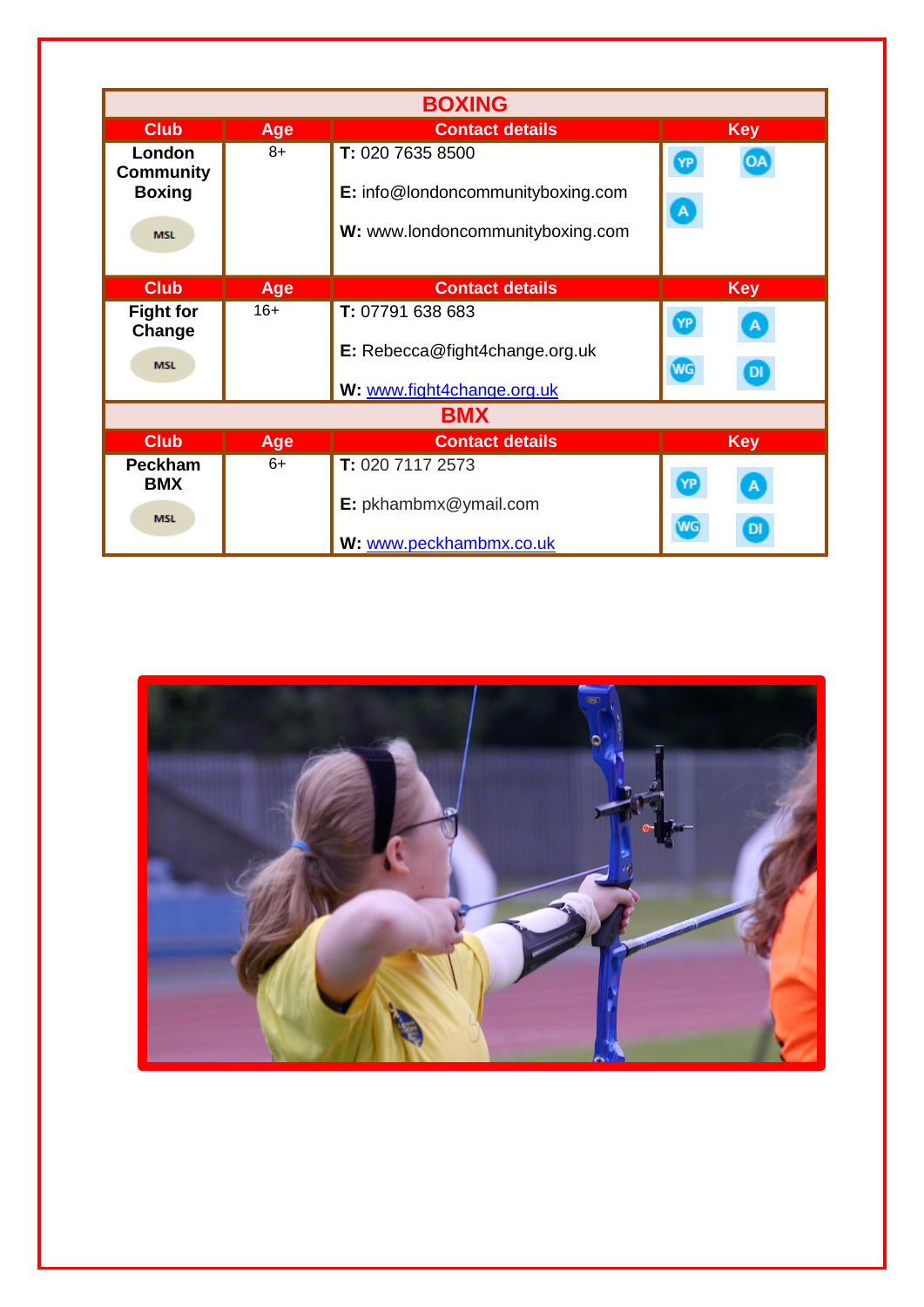# C

<span id="page-4-0"></span>

|                                      |                  | <b>CHEERLEADING</b>                        |                                |
|--------------------------------------|------------------|--------------------------------------------|--------------------------------|
| <b>Club</b>                          | Age              | <b>Contact details</b>                     | <b>Key</b>                     |
| <b>SilverFit</b>                     | $45+$            | T: 07450 611 155                           | OA                             |
|                                      |                  | E: info@silverfit.org.uk                   |                                |
|                                      |                  |                                            |                                |
|                                      |                  | W: www.silverfit.org.uk                    |                                |
|                                      |                  | <b>CLIMBING</b>                            |                                |
| <b>Club</b>                          | Age              | <b>Contact details</b>                     | <b>Key</b>                     |
| <b>Salmon Youth</b>                  | $6 - 25$         | T: 020 7237 3788                           | YP                             |
| Club                                 |                  | E: info@salmonyouthcentre.org              |                                |
|                                      |                  |                                            | <b>WG</b>                      |
| <b>MSL</b>                           |                  | W: www.salmonyouthcentre.org               |                                |
|                                      |                  | <b>CRICKET</b>                             |                                |
| <b>Club</b>                          | <b>Age</b>       | <b>Contact details</b>                     | <b>Key</b>                     |
| <b>Southwark</b>                     | $9 - 17$         | T: 07523 997 252                           | <b>YP</b>                      |
| <b>Park CC</b>                       |                  | E: southwarkparkcc@gmail.com               |                                |
| <b>MSL</b>                           |                  |                                            | <b>WG</b>                      |
|                                      |                  | W: www.southwarkpark.cc                    |                                |
| <b>Club</b>                          | Age              | <b>Contact details</b>                     | <b>Key</b>                     |
| <b>Burgess Park</b>                  | $11 +$           | T: 0788 4484 939<br>0753 8613 100          | YP                             |
| cc                                   |                  |                                            |                                |
|                                      |                  |                                            |                                |
| <b>MSL</b>                           |                  | E: rupihill@yahoo.com                      |                                |
| <b>Club</b>                          |                  | <b>Contact details</b>                     |                                |
| Lastman                              | Age<br>18+ (Male | T: 07717 453 272                           | <b>Key</b>                     |
| <b>Stands Cricket</b>                | only)            |                                            |                                |
| League                               |                  | E: ross@lastmanstands.com                  |                                |
| <b>MSL</b>                           |                  | W: www.lastmanstands.com                   |                                |
|                                      |                  |                                            |                                |
| <b>Club</b>                          | Age              | <b>Contact details</b>                     | <b>Key</b>                     |
| <b>Surrey Cricket</b>                | $11 - 25$        | T: 07725 203 962                           |                                |
|                                      |                  |                                            | $\boldsymbol{\mathsf{\Omega}}$ |
|                                      |                  | E: greynolds@surreycricket.com             |                                |
|                                      |                  | <b>CYCLING</b>                             |                                |
| <b>Club</b><br><b>Wheelsforwell-</b> | Age<br>$45+$     | <b>Contact details</b><br>T: 020 7346 8482 | <b>Key</b>                     |
| being                                |                  | E: info@wheelsfor wellbeing.org.uk         | OA<br>DI                       |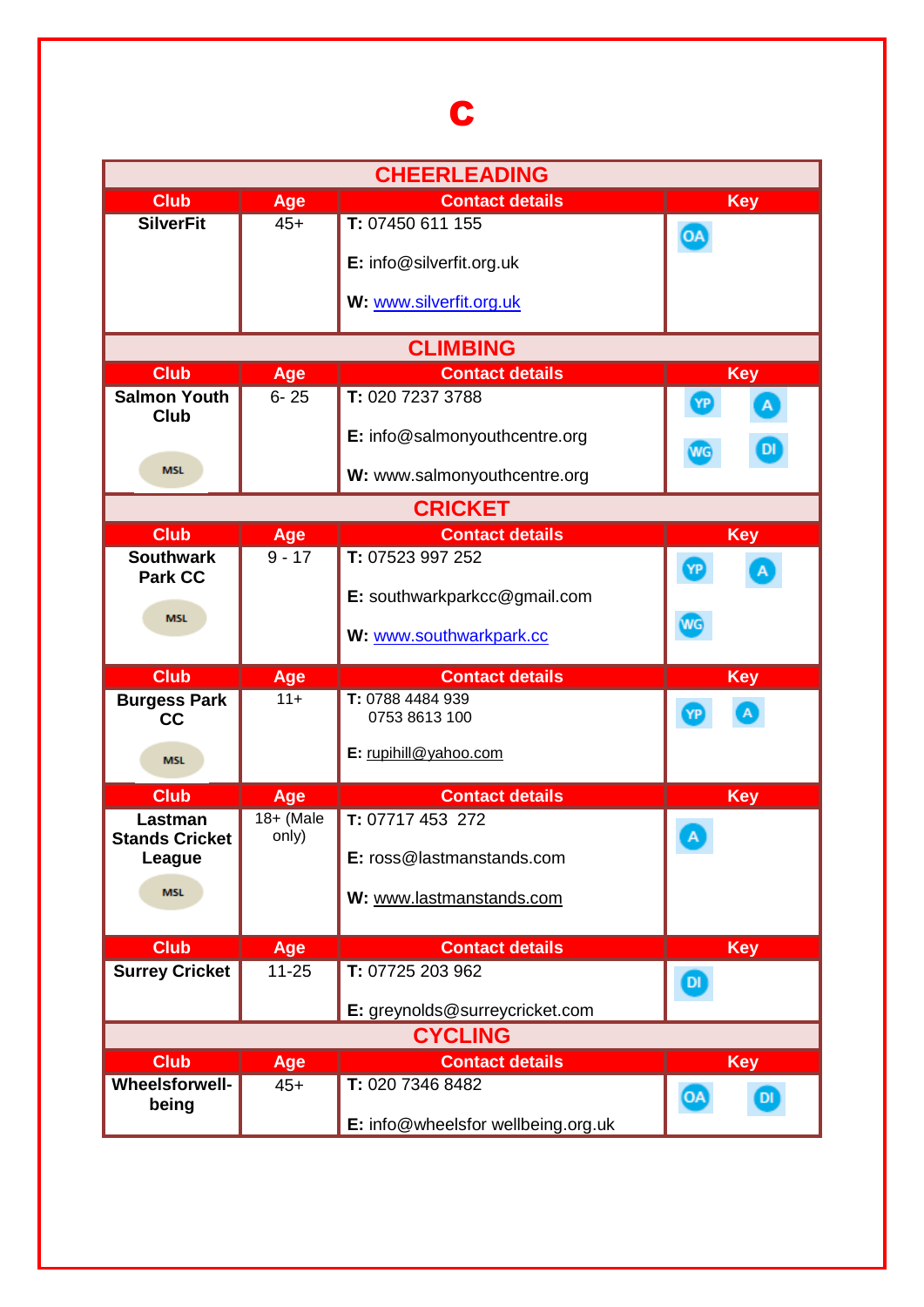|                                                                      |                      | <b>Football</b>                                                                         |                 |
|----------------------------------------------------------------------|----------------------|-----------------------------------------------------------------------------------------|-----------------|
| <b>Club</b>                                                          | Age                  | <b>Contact details</b>                                                                  | <b>Key</b>      |
| <b>Dynamo</b><br><b>Sports</b><br><b>Foundation</b><br><b>MSL</b>    | $5 - 13$             | T: 0208 6983 319<br>E: info@dynamosportsfoundation.org<br>W: dynamosportsfoundation.org | YP              |
| <b>Club</b>                                                          | Age                  | <b>Contact details</b>                                                                  | <b>Key</b>      |
| <b>Dulwich</b><br><b>Village FC</b><br><b>MSL</b>                    | $6+$                 | T: 084 5057 4051<br>E: info@dulwichvillagefc.co.uk<br>W: www.dulwichmagic.co.uk         | YP<br><b>WG</b> |
| <b>Club</b>                                                          | Age                  | <b>Contact details</b>                                                                  | <b>Key</b>      |
| Fc Jean Te<br>Lee<br><b>MSL</b>                                      | $6+$                 | T: 07534 303 221<br>E: FcJTL@outlook.com                                                | YP<br><b>WG</b> |
| <b>Club</b>                                                          | Age                  | <b>Contact details</b>                                                                  | <b>Key</b>      |
| <b>Peckham</b><br><b>Town FC</b><br><b>MSL</b>                       | $6+$                 | W: www.peckhamtownfootballclub.com                                                      | <b>DI</b>       |
| <b>Club</b>                                                          | Age                  | <b>Contact details</b>                                                                  | <b>Key</b>      |
| <b>Athenlay FC</b><br><b>MSL</b>                                     | $7+$                 | T: 07733 288 334<br>E: lee@athenlayfootballclub.co.uk                                   | <b>WG</b><br>YP |
| <b>Club</b>                                                          | Age                  | <b>Contact details</b>                                                                  | Key             |
| <b>Brixtane</b><br><b>Football Club</b><br><b>MSL</b>                | $7 - 13$             | E: brixistanefc@hotmail.com                                                             | YP              |
| <b>Club</b>                                                          | Age                  | <b>Contact details</b>                                                                  | <b>Key</b>      |
| Somlai lions<br><b>MSL</b>                                           | $16+$ (Male<br>only) | T: 07940 435 247<br>E: alali47@hotmail.com                                              |                 |
| <b>Club</b>                                                          | Age                  | <b>Contact details</b>                                                                  | Key             |
| <b>East Dulwich</b><br><b>Sporting</b><br><b>Crabs</b><br><b>MSL</b> | 18+ (Male<br>Only)   | E: sportingcrabs@outlook.com<br>W: www.sportingcrabs.com/                               |                 |

F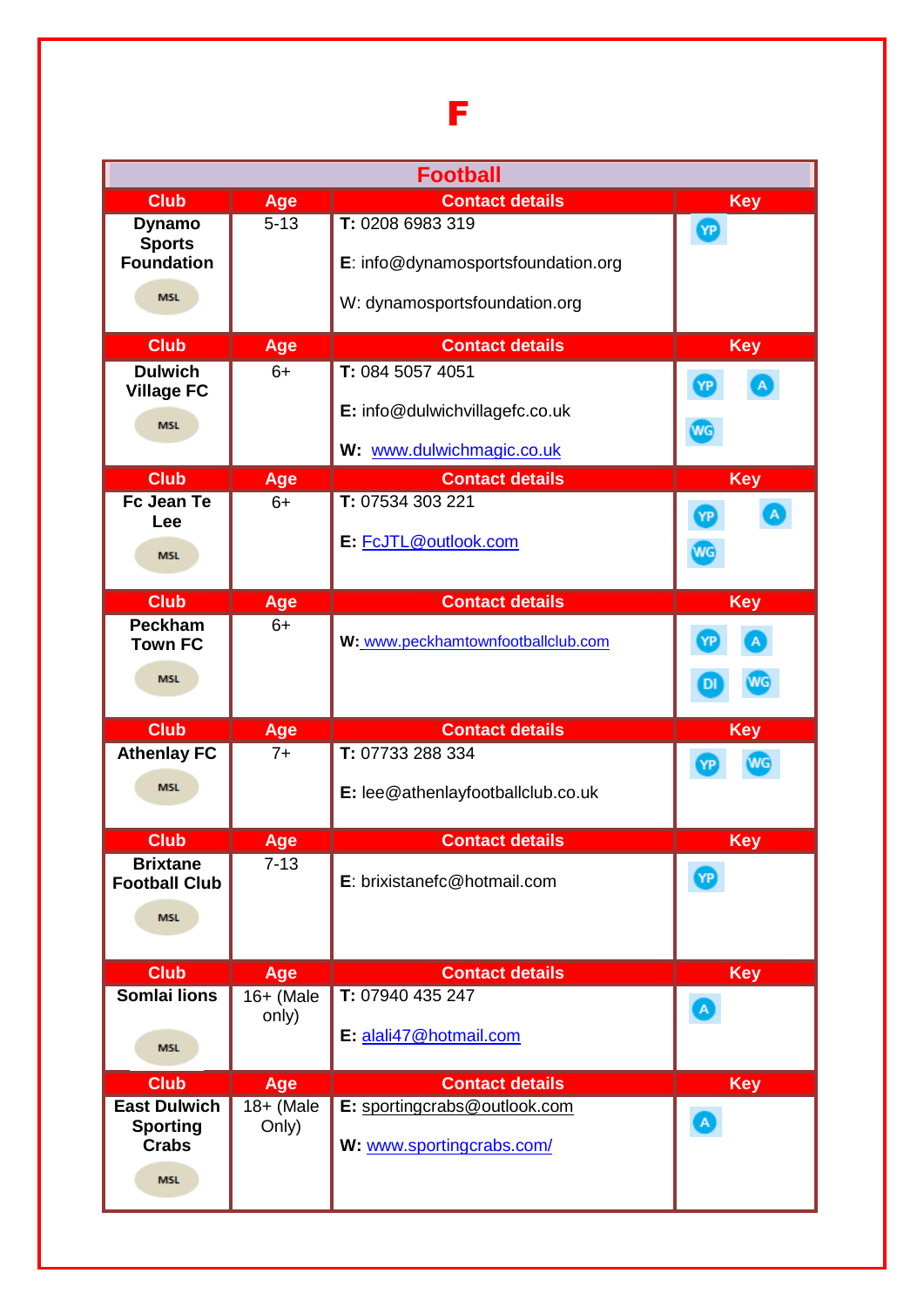| <b>Club</b>                                        | Age                | <b>Contact details</b>                                                            | <b>Key</b> |
|----------------------------------------------------|--------------------|-----------------------------------------------------------------------------------|------------|
| <b>Brixton Town</b><br><b>FC</b><br><b>MSL</b>     | 18+ (Male<br>only) | E: brixtontownfc@gmail.com                                                        |            |
| <b>Club</b>                                        | Age                | <b>Contact details</b>                                                            | <b>Key</b> |
| <b>Battersea</b><br>Dogs FC<br><b>MSL</b>          | 18+ (Male<br>only) | T: 07989 628 772<br>E: batterseadogsfc@gmail.com                                  |            |
| <b>Club</b>                                        | Age                | <b>Contact details</b>                                                            | <b>Key</b> |
| <b>Walworth</b><br><b>Wanders FC</b><br><b>MSL</b> | $18 +$             | T: 07800 964 228<br>E: info@originalwanderers.com<br>W: www.originalwanderers.com |            |
| <b>Club</b>                                        | Age                | <b>Contact details</b>                                                            | <b>Key</b> |
| <b>FNF United</b><br><b>MSL</b>                    | $18 +$             | T: 07956 214 478<br>E: ahmeddeq@gmail.com                                         |            |
| <b>Club</b>                                        | Age                | <b>Contact details</b>                                                            | <b>Key</b> |
| Cushman&<br>Wakefield<br><b>MSL</b>                | $21 - 50$          | T: 020 7152 5000<br>E: russell.homer@eur.cushwake.com<br>W: www.cushwake.com      |            |

<span id="page-6-0"></span>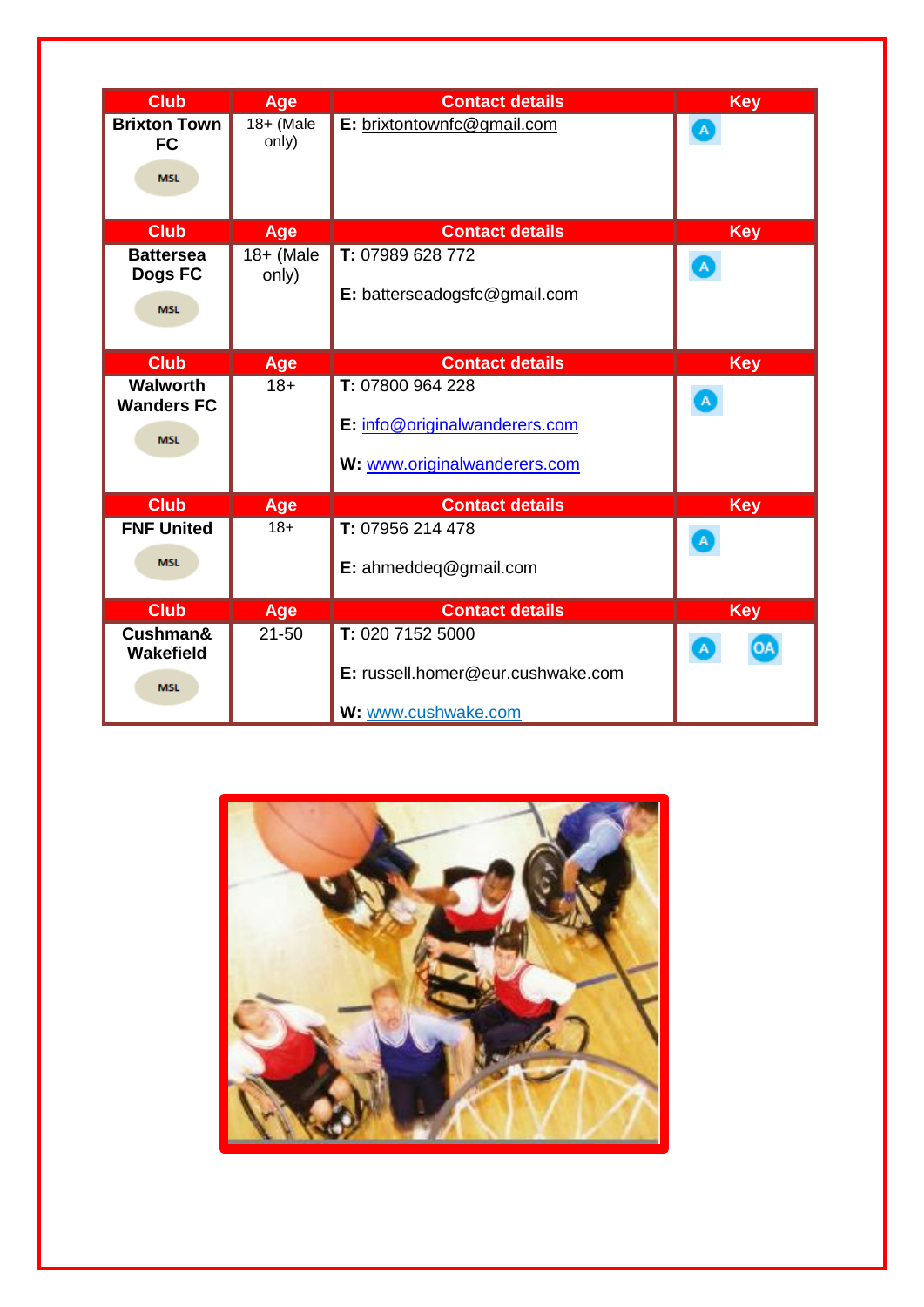# G

| <b>GOAL BALL</b>                                                   |      |                                                                                       |                                      |
|--------------------------------------------------------------------|------|---------------------------------------------------------------------------------------|--------------------------------------|
| <b>Club</b>                                                        | Age  | <b>Contact details</b>                                                                | <b>Key</b>                           |
| <b>MSL</b><br>London<br><b>Elephants</b><br><b>Goalball Club</b>   |      | T: 0114 223 5670<br>E: becky@goalballuk.com                                           | [DI<br>YP<br>$\overline{\mathsf{A}}$ |
|                                                                    |      | <b>GYMNASTICS</b>                                                                     |                                      |
| <b>Club</b>                                                        | Age  | <b>Contact details</b>                                                                | <b>Key</b>                           |
| <b>Southwark</b><br><b>Gymnastics</b><br><b>Club</b><br><b>MSL</b> | $1+$ | T: 07960 001 572<br>E: info@southwarkgymnastics.co.uk<br>W: southwarkgymnastics.co.uk | $\mathsf A$<br>DI                    |

# K

<span id="page-7-0"></span>

| <b>KORFBALL</b>                     |     |                          |              |
|-------------------------------------|-----|--------------------------|--------------|
| <b>Club</b>                         | Age | <b>Contact details</b>   | <b>Key</b>   |
| Supernova<br>Korfball<br><b>MSL</b> |     | E: info@supernova.org.uk | $\mathbf{A}$ |

# M

<span id="page-7-1"></span>

| <b>MARTIAL ARTS</b>                                     |            |                                                                                                |            |  |
|---------------------------------------------------------|------------|------------------------------------------------------------------------------------------------|------------|--|
| <b>Club</b>                                             | <b>Age</b> | <b>Contact details</b>                                                                         | <b>Key</b> |  |
| <b>Seven Island</b><br><b>Karate Club</b><br><b>MSL</b> | $6+$       | T: 07961 338 996<br>E:<br>SevenIslands.KarateClub@hotmail.co.uk<br>W: www.kobeosakaengland.org |            |  |
|                                                         |            |                                                                                                |            |  |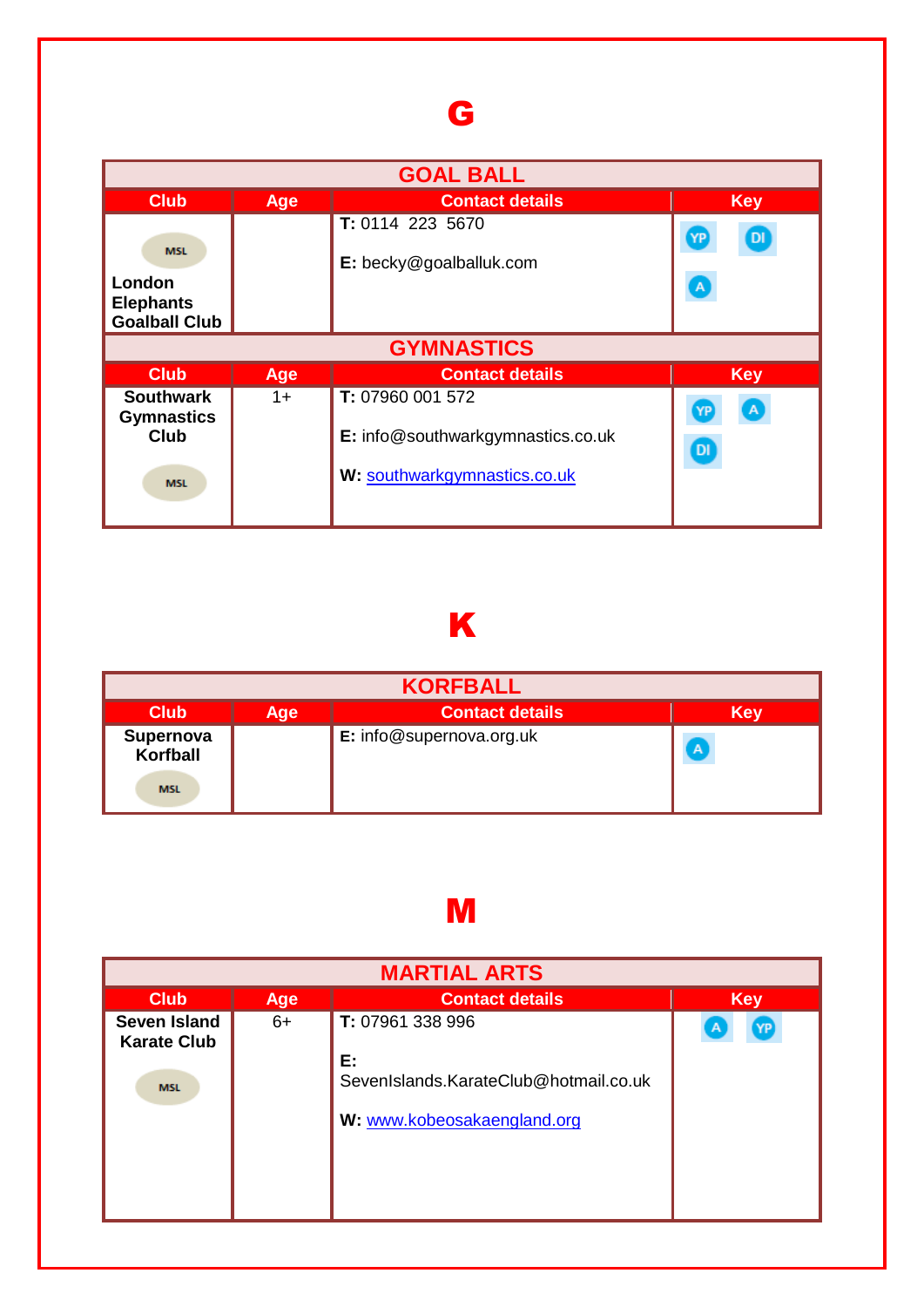| <b>Club</b>                            | Age         | <b>Contact details</b>                     | <b>Key</b> |
|----------------------------------------|-------------|--------------------------------------------|------------|
| <b>Tanseikan</b><br><b>Aikodo Club</b> | $6+$        | T: 07957 403 578                           |            |
|                                        |             | E: Aikidouk@aol.com                        |            |
| <b>MSL</b>                             |             | W: www.youtube.com/Tanseikan               |            |
|                                        |             |                                            |            |
| <b>Club</b>                            | Age<br>$5+$ | <b>Contact details</b><br>T: 0163 457 2588 | <b>Key</b> |
| <b>Yoshin Judo</b>                     |             |                                            | YP         |
| Kai                                    |             | E: patricksinclair1948@hotmail.co.uk       |            |
| <b>MSL</b>                             |             |                                            |            |
| <b>Club</b>                            | Age         | <b>Contact details</b>                     | <b>Key</b> |
| Aissa Karate                           | $5+$        | T: 07411 979 341                           | <b>NP</b>  |
| Academy                                |             | E: adj7191@gmail.com                       |            |
| <b>MSL</b>                             |             | W: www.aissakarateacademy.com              |            |
|                                        |             |                                            |            |
|                                        |             | <b>MULTI-SPORT</b>                         |            |
| <b>Club</b><br><b>Millwall FC</b>      | Age<br>$5+$ | <b>Contact details</b><br>T: 020 7774 0050 | <b>Key</b> |
|                                        |             |                                            |            |
| <b>MSL</b>                             |             | E: rwhite@millwallcommunity.org.uk         |            |
| <b>Club</b>                            | Age         | <b>Contact details</b>                     | <b>Key</b> |
| London<br><b>Southbank</b>             | $5+$        | T: 020 7815 7812                           | ALL        |
| <b>University</b>                      |             | E: sportscentre@Isbu.ac.uk                 |            |
| <b>MSL</b>                             |             |                                            |            |
|                                        |             |                                            |            |
| <b>Club</b>                            |             |                                            |            |
|                                        | Age         | <b>Contact details</b>                     | <b>Key</b> |
| <b>Salmon</b>                          | $6 - 25$    | T: 020 7237 3788                           |            |
| <b>Youth Club</b>                      |             | E: info@salmonyouthcentre.org              |            |
| <b>MSL</b>                             |             | W: www.salmonyouthcentre.org               |            |
|                                        |             |                                            |            |
| <b>Club</b><br><b>Burgess</b>          | Age<br>$5+$ | <b>Contact details</b><br>T: 07792 377 472 | <b>Key</b> |
| <b>Sports</b>                          |             |                                            | <b>ALL</b> |
| <b>MSL</b>                             |             | E: ally@burgesssports.org                  |            |
|                                        |             | W: www.burgesssports.org                   |            |
|                                        |             |                                            |            |
|                                        |             |                                            |            |
|                                        |             |                                            |            |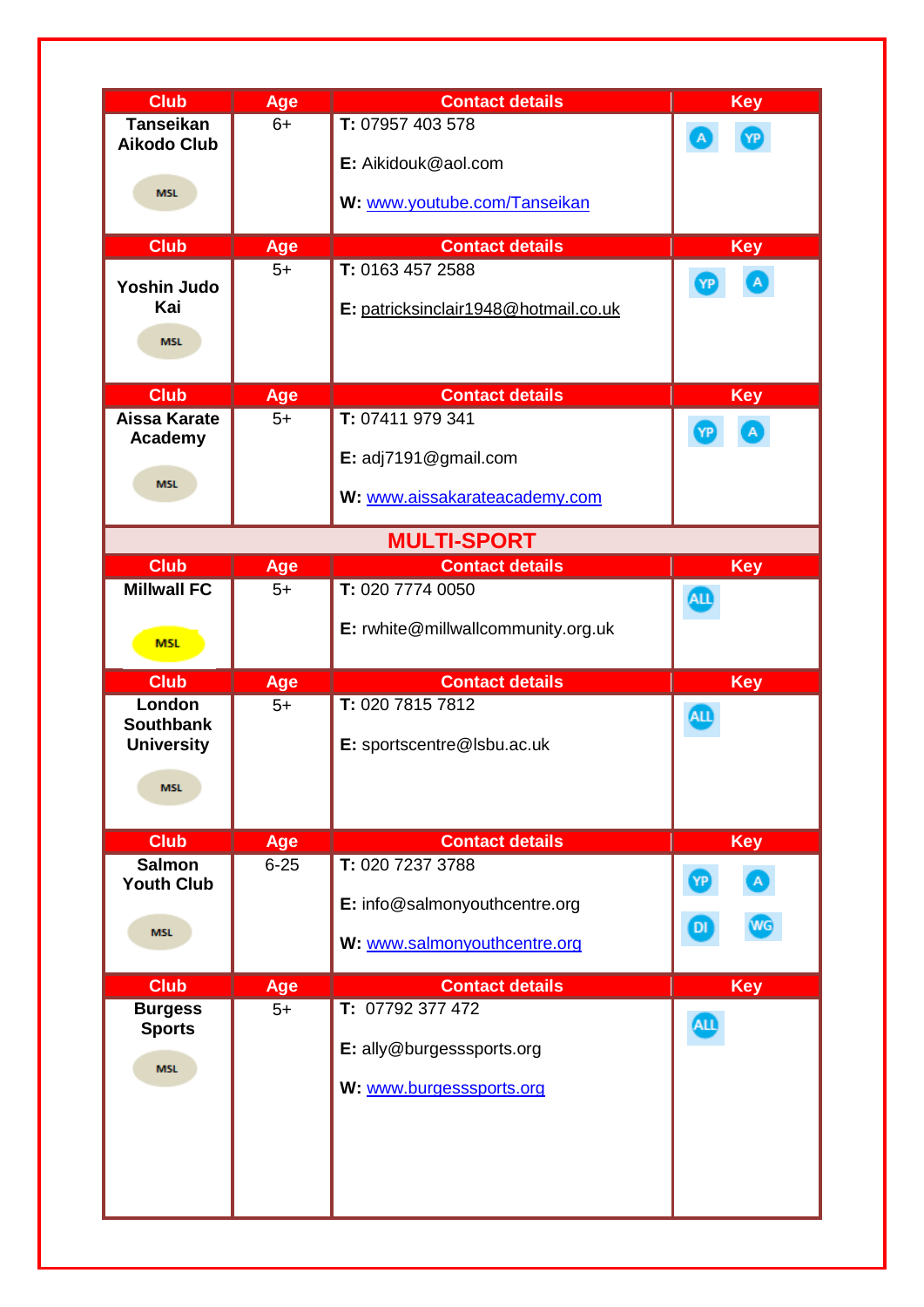| <b>Club</b>                              | <b>Age</b> | <b>Contact details</b>                 | <b>Key</b> |
|------------------------------------------|------------|----------------------------------------|------------|
| <b>Everyone</b><br><b>Active</b>         |            | T: 07740 535 604                       | <b>ALL</b> |
| <b>MSL</b>                               |            | E: Jamestierney@everyoneactive.com     |            |
| Club                                     | Age        | <b>Contact details</b>                 | <b>Key</b> |
| <b>Disability</b><br><b>Sports Coach</b> | $11+$      | T: 020 7928 4267                       | DI)        |
| <b>MSL</b>                               |            | E: laurenm@disabilitysportscoach.co.uk |            |

## N

<span id="page-9-0"></span>

| <b>NETBALL</b>                                       |                              |                                              |                 |  |  |
|------------------------------------------------------|------------------------------|----------------------------------------------|-----------------|--|--|
| <b>Club</b>                                          | Age                          | <b>Contact details</b>                       | <b>Key</b>      |  |  |
| <b>Waterloo</b><br><b>Netball Club</b><br><b>MSL</b> | $8 - 18$<br>(Female<br>only) | E: waterloonetball@hotmail.co.uk             | <b>WG</b><br>YP |  |  |
|                                                      | <b>NORDIC WALKING</b>        |                                              |                 |  |  |
| <b>Club</b>                                          | Age                          | <b>Contact details</b>                       | <b>Key</b>      |  |  |
| <b>SilverFit</b>                                     | $45+$                        | T: 07450 611 155<br>E: info@silverfit.org.uk | OA              |  |  |
|                                                      |                              | W: www.silverfit.org.uk                      |                 |  |  |

### P

<span id="page-9-1"></span>

| <b>PILATES</b>   |            |                                                     |            |  |
|------------------|------------|-----------------------------------------------------|------------|--|
| <b>Club</b>      | <b>Age</b> | <b>Contact details</b>                              | <b>Key</b> |  |
| <b>SilverFit</b> | $45+$      | T: 07450 611 155                                    | OA         |  |
|                  |            | E: Info@silverfit.org.uk<br>W: www.silverfit.org.uk |            |  |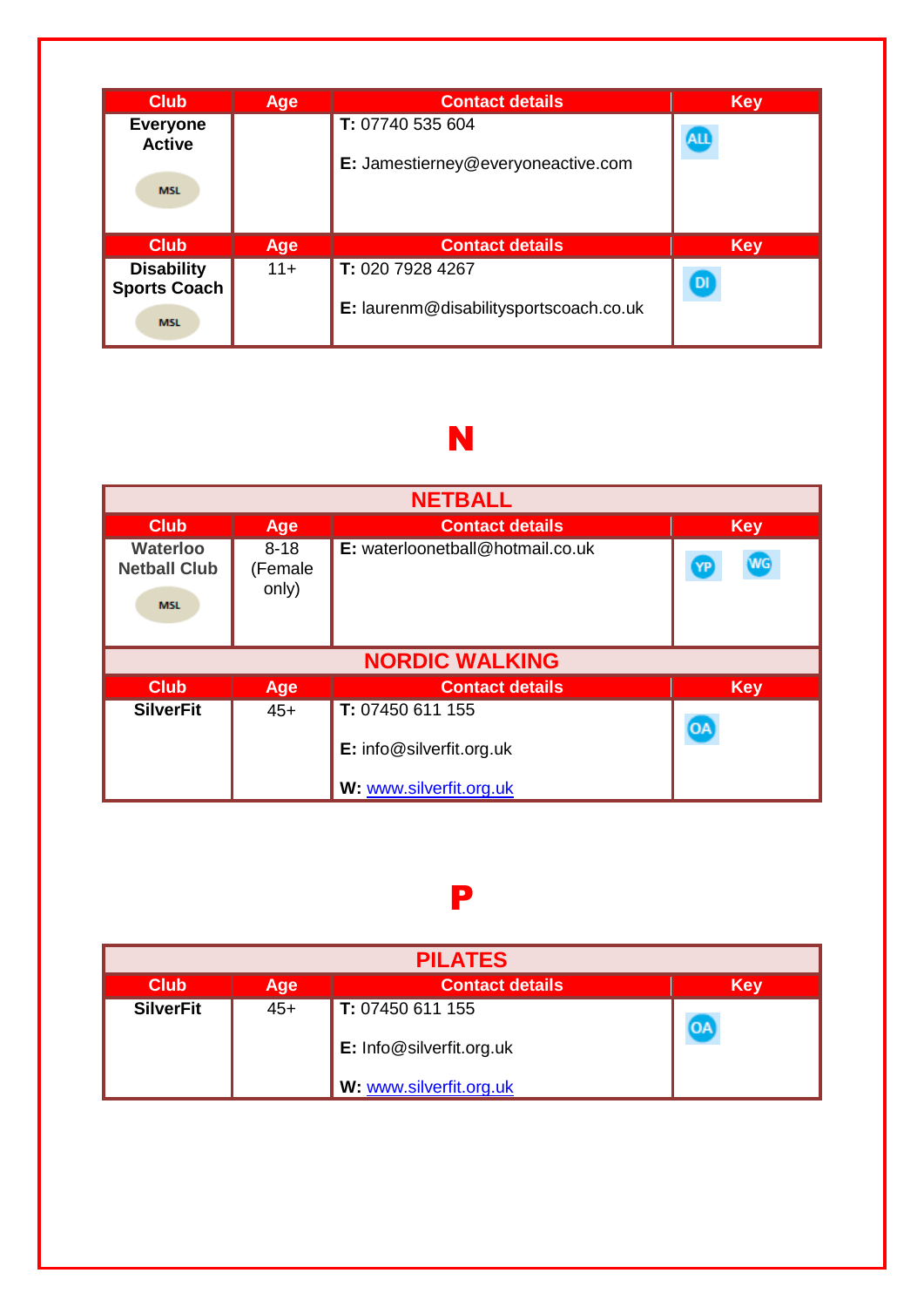

## R

<span id="page-10-0"></span>

|                                                                      | <b>RUGBY</b> |                                                                                        |                         |  |  |
|----------------------------------------------------------------------|--------------|----------------------------------------------------------------------------------------|-------------------------|--|--|
| <b>Club</b>                                                          | <b>Age</b>   | <b>Contact details</b>                                                                 | <b>Key</b>              |  |  |
| <b>Southwark</b><br><b>Rugby Club</b><br><b>MSL</b>                  | $4+$         | T: 07740 419 539<br><b>E:</b> info@southwarkrugby.co.uk<br>W: www.southwarkrugby.co.uk | YP<br>$\mathsf{A}$      |  |  |
| <b>Club</b>                                                          | Age          | <b>Contact details</b>                                                                 | <b>Key</b>              |  |  |
| <b>Old Alleynian</b><br><b>MSL</b>                                   | $5+$         | T: 020 8299 0170<br>E: giveitatry@alleynian.org                                        | $\mathsf A$<br>YP<br>WG |  |  |
| <b>Club</b>                                                          | Age          | <b>Contact details</b>                                                                 | <b>Key</b>              |  |  |
| <b>Southwark</b><br><b>Tigers Rugby</b><br><b>Club</b><br><b>MSL</b> | $6 - 17$     | T: 07703 052 759<br>E: southwarktigers@gmail.com<br>W: www.southwarktigers.com         | A<br>YP                 |  |  |

### S

<span id="page-10-1"></span>

| <b>SAILING</b>                 |                                             |                                    |            |  |  |  |
|--------------------------------|---------------------------------------------|------------------------------------|------------|--|--|--|
| <b>Club</b>                    | <b>Contact details</b><br><b>Key</b><br>Age |                                    |            |  |  |  |
| Tideaway<br><b>Sailibility</b> |                                             | T: 020 7735 5850                   | <b>DI</b>  |  |  |  |
|                                |                                             | E: info@tideawaysailibility.org.uk |            |  |  |  |
|                                |                                             | <b>SEATED EXERCISE</b>             |            |  |  |  |
| <b>Club</b>                    | Age                                         | <b>Contact details</b>             | <b>Key</b> |  |  |  |
|                                | $50+$                                       | T: 020 7237 0860                   | OA         |  |  |  |
| <b>Healthy living</b>          |                                             | E: healthyliving@ageuklands.org.uk |            |  |  |  |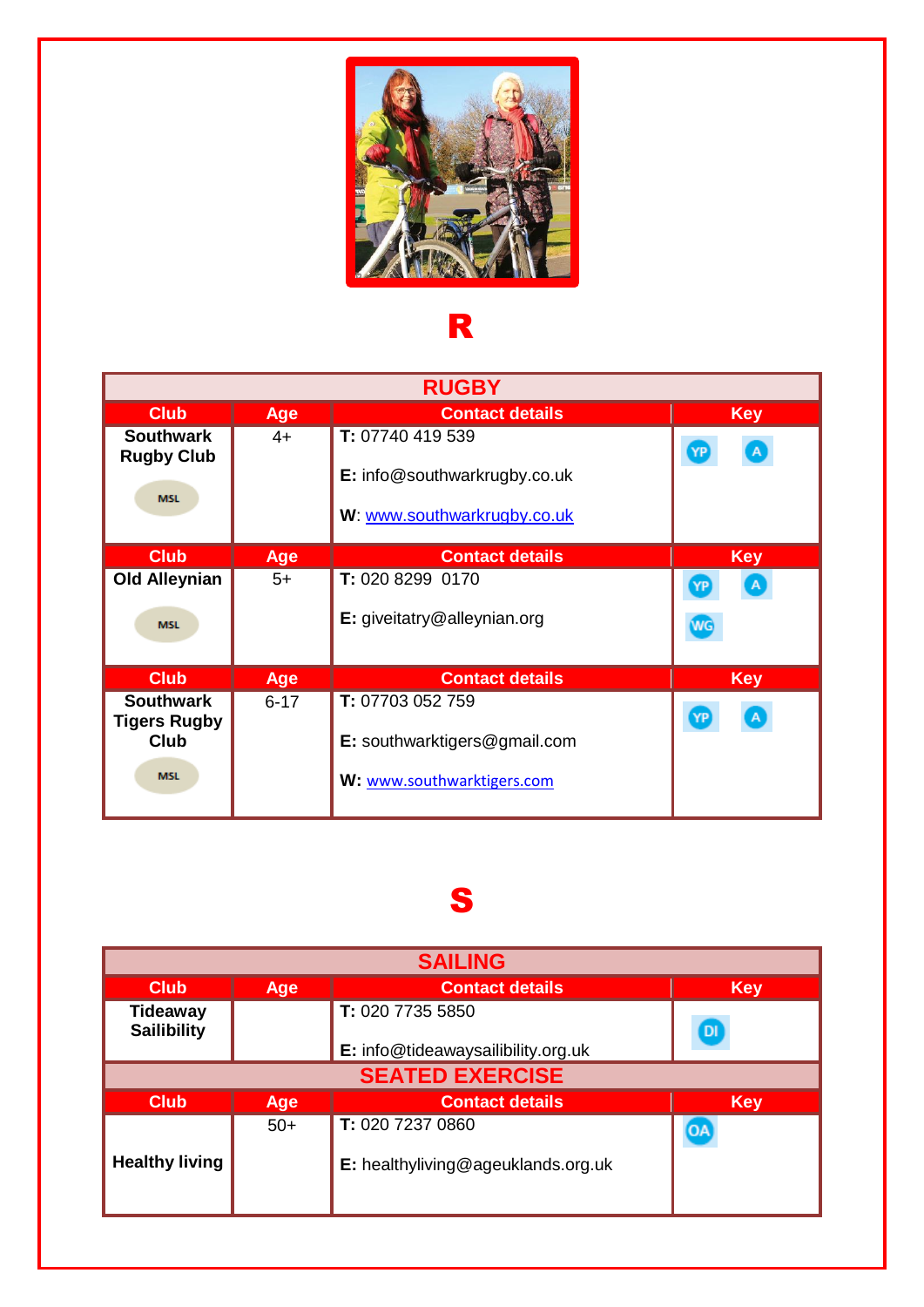|                                                   | <b>SCUBA DIVING</b> |                                                                                           |                 |  |  |
|---------------------------------------------------|---------------------|-------------------------------------------------------------------------------------------|-----------------|--|--|
| <b>Club</b>                                       | Age                 | <b>Contact details</b>                                                                    | <b>Key</b>      |  |  |
| <b>Bermondsey</b><br><b>BSAC 42</b><br><b>MSL</b> | $12+$               | T: 07523 889 811<br>E: info@bermondsey-bsac.org.uk<br>W: www.bermondseybsac.wordpress.com | YP<br><b>DI</b> |  |  |
|                                                   |                     | <b>SWIMMING</b>                                                                           |                 |  |  |
| <b>Club</b>                                       | <b>Age</b>          | <b>Contact details</b>                                                                    | <b>Key</b>      |  |  |
| <b>Southwark</b><br><b>Aquatics</b><br><b>MSL</b> | $9+$                | E: sasctrials@gmail.com<br>W: http://www.southwarkaquatics.co.uk/                         |                 |  |  |
| <b>Club</b>                                       | <b>Age</b>          | <b>Contact details</b>                                                                    | <b>Key</b>      |  |  |
| <b>Dulwich</b><br><b>Dolphins</b><br><b>MSL</b>   | $6 - 18$            | E: admin@dulwichdolphins.com<br>W: www.dulwichdolphins.com                                | D               |  |  |
| <b>Club</b>                                       | Age                 | <b>Contact details</b>                                                                    | <b>Key</b>      |  |  |
| <b>Out To Swim</b><br><b>MSL</b>                  | $18+$               | E: hello@outtoswim.org<br>W: www.outtoswim.org                                            | <b>DI</b><br>OΑ |  |  |

## T

<span id="page-11-0"></span>

| <b>TAI CHI</b>                                         |            |                                                             |                           |  |
|--------------------------------------------------------|------------|-------------------------------------------------------------|---------------------------|--|
| <b>Club</b>                                            | Age        | <b>Contact details</b>                                      | <b>Key</b>                |  |
| <b>Healthy</b><br>Living                               | $50+$      | T: 020 7237 0860<br>E: healthyliving@ageuklands.org.uk      | OA                        |  |
| <b>Club</b>                                            | Age        | <b>Contact details</b>                                      | <b>Key</b>                |  |
| <b>Docklands</b><br><b>Settlement</b>                  | $16+$      | T: 07718 301 275<br>E: ben.north@docklandsettlements.org.uk | DI)                       |  |
|                                                        |            | <b>TENNIS</b>                                               |                           |  |
| <b>Club</b>                                            | <b>Age</b> | <b>Contact details</b>                                      | <b>Key</b>                |  |
| <b>Camber Lawn</b><br><b>Tennis Club</b><br><b>MSL</b> | $3+$       | T: 020 8613 1601<br>E: info@tennis-at-camber.org            | DI<br>YP <sup></sup><br>A |  |
|                                                        |            | W: www.tennis-at-camber.org                                 |                           |  |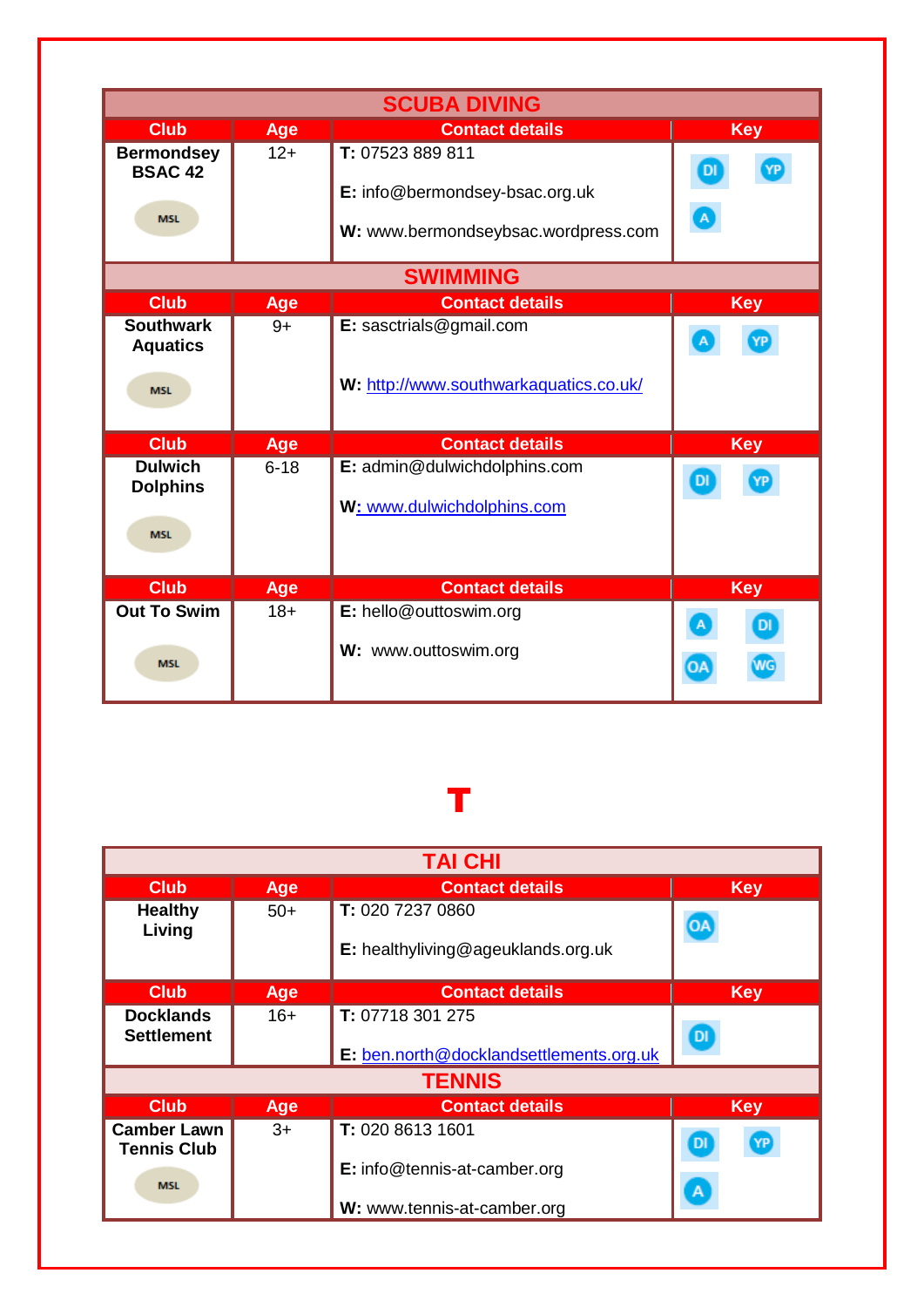| <b>Club</b>                           | <b>Age</b> | <b>Contact details</b>                          | <b>Key</b> |
|---------------------------------------|------------|-------------------------------------------------|------------|
| <b>Be Active/</b><br><b>Southwark</b> | $5+$       | T: 020 7703 5869                                | YP)<br>A   |
| <b>City Tennis</b>                    |            | <b>E:</b> beactives ocial enterprise @gmail.com |            |
| <b>MSL</b>                            |            | W: www.beactivesocialenterprise.com             |            |
|                                       |            |                                                 |            |

### W

<span id="page-12-0"></span>

| <b>WALKING</b>                    |             |                                       |            |  |
|-----------------------------------|-------------|---------------------------------------|------------|--|
| <b>Club</b>                       | <b>Ages</b> | <b>Contact details</b>                | <b>Key</b> |  |
| Cool tan arts                     |             | T:020 7701 2696                       |            |  |
|                                   |             | E: info@cooltanarts.org.uk            |            |  |
| <b>Club</b>                       | <b>Ages</b> | <b>Contact details</b>                | <b>Key</b> |  |
| <b>Everyone</b><br><b>Active</b>  |             | T: 020 7708 6217                      | OA         |  |
| <b>MSL</b>                        |             | E: veronicahubbard@everyoneactive.com |            |  |
|                                   |             | <b>WALKING FOOTBALL</b>               |            |  |
| <b>Club</b>                       | <b>Ages</b> | <b>Contact details</b>                | <b>Key</b> |  |
| <b>Millwall for</b>               | $50+$       | T: 07984 033 221                      | 0A         |  |
| all                               |             | E:deanpalmer@millwallplc.com          |            |  |
|                                   |             |                                       |            |  |
| <b>Club</b>                       | <b>Ages</b> | <b>Contact details</b>                | <b>Key</b> |  |
| <b>Everyone</b>                   | $45+$       | T: 07740 535 604                      |            |  |
| <b>Active</b>                     |             | E: jamestierney@everyoneactive.com    | OA)        |  |
| <b>MSL</b>                        |             |                                       |            |  |
|                                   |             | <b>WHEELCHAIR BASKETBALL</b>          |            |  |
| <b>Club</b>                       | <b>Ages</b> | <b>Contact details</b>                | <b>Key</b> |  |
| <b>London All</b><br><b>Stars</b> |             | T: 07946 157 023                      | DI.        |  |
|                                   |             | E: austinkentbe@hotmail.com           |            |  |